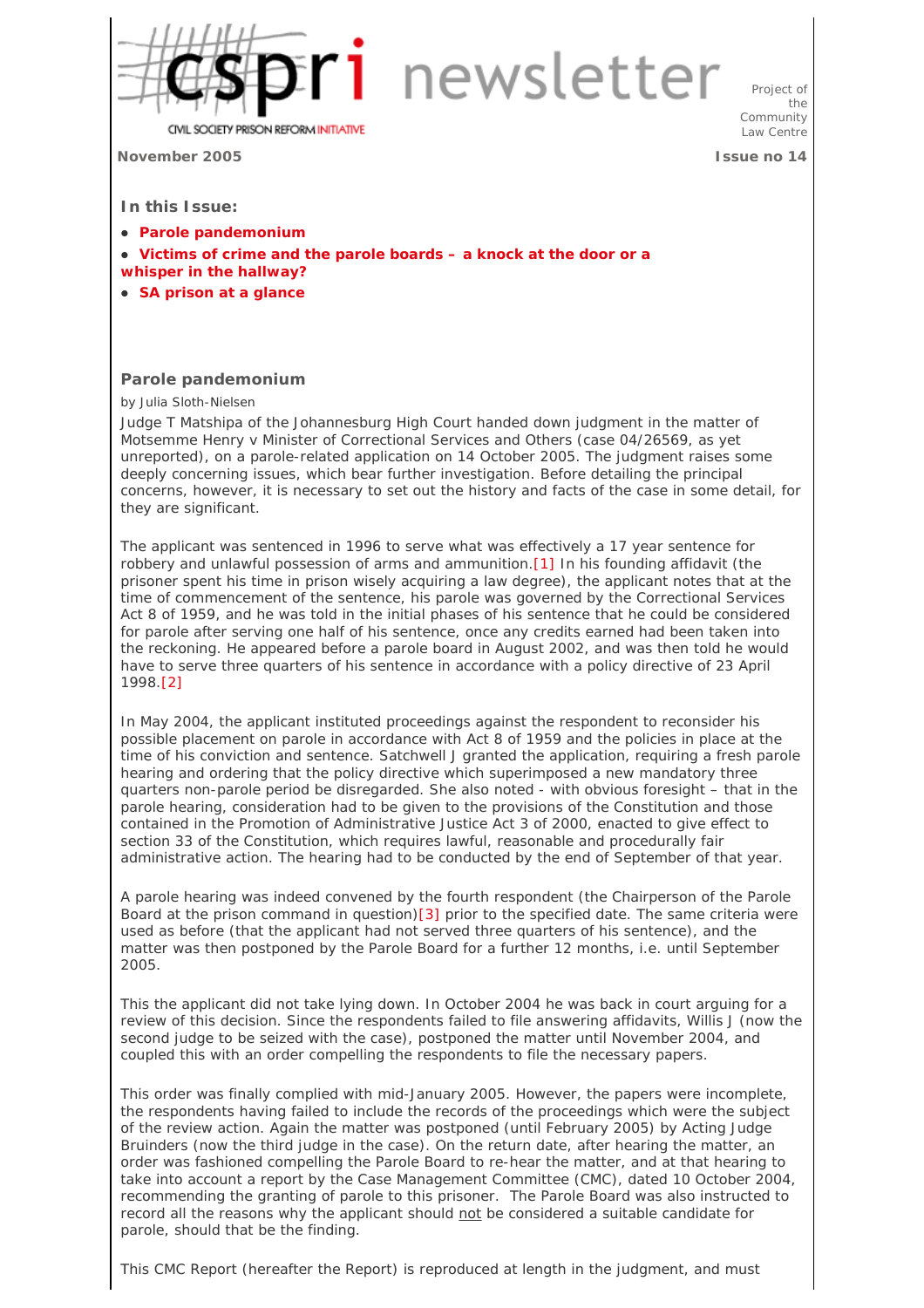surely record one of the most successful rehabilitation endeavours in the history of DCS. After detailing his LLB and LLM studies, teaching of other inmates, positive attitude and exemplary behaviour in prison, his high level of motivation, his effective efforts to resolve the underlying motivation for the original offences, the completion of a variety of courses and receipt of a prize for rehabilitation, and establishment of a hand skills project for other inmates out of his own pocket, the report says he shows "maturity and selflessness and with this and other positive factors in his favour, the CMC believes he is an ideal candidate for placement on parole. He has become a very responsible an respectful individual who may no longer pose any further danger to society… he has obtained maximum benefit from his imprisonment and his paroling will no doubt lead to further rehabilitation. Nothing we believe would negatively impact upon his suitability of (sic) parole."

Alas, the saga does not end there. Within the specified time frames, the CMC convened a further sitting. The applicant was told that the CMC was impressed with his achievements since his incarceration and that the members were satisfied that he had been rehabilitated. However, they concluded that he was not a suitable candidate for parole due to the seriousness of his offence and the length of his sentence. The parole application was then postponed until March 2007! Pointing out that this decision could not be correct as the CMC had already made it's recommendation in the Report quoted above, the judgment also points out that the decision is in direct conflict with the order of Bruinders AJ to the effect that the persons conducting the hearing must take account of the findings of the mentioned Report. Nor was it clear why any sitting of the CMC was infact necessary, as this team had completed it's functions.

The next step was the further hearing before a Parole Board (the third one) which took place within days of the CMC sitting (March 2005). It is the decision of this Parole Board that the present legal application sought to set aside. This is because the applicant was informed at this hearing that the Parole Board 'was obliged' to follow the CMC's recommended postponement of the matter until March 2007. Even more bizarrely, the applicant alleged that he had then countered with arguments that an earlier Parole Board, with the same chairperson, had proposed a further profile date of July 2006, and when he argued against it then, had changed that to September 2005. Now the proposal of the same Board was changed from September 2005 to March 2007. The Chairperson responded that the length of sentence and nature of offence remained paramount, which was why the CMC had made her change her mind.

In this application to set that decision aside (now the fourth round of litigation), the applicant contended that the fourth respondent was biased against him, and laid the basis for an established practice of releasing rehabilitated prisoners once they had served half their time by citing numerous real life examples. Amongst them was one instance of a fraudster (involving amounts totalling approximately R35 million) who had been imposed a (plea bargained) eight year sentence and served a mere two years and two months!

Whilst maintaining the necessity of an individualised approach to decision making about parole, the judge conceded that the examples cited (of which the above is only one) showed rather obvious inconsistency on the part of the Parole Board in effecting it's duties. Further, the Parole Board was found to have ignored the applicable law,  $[4]$  as well as it's own manual. In addition, it had ignored the favourable CMC report and misdirected itself as to the role of the seriousness of the offence in decisions about parole which should involve taking into account all relevant factors, including positive ones. Having recourse to a policy directive in preference to the applicable legal provisions was also wrong, and the applicant's parole fell to be considered under the Act in force at the time that he commenced serving his sentence But further to this, the judge notes that "a disturbing feature of this case is that the respondents in this matter, particularly the fourth respondent, have been consistently ignoring court orders with impunity. There have been five court orders all of which have been ignored,,,causing great damage to the administration of justice. Such conduct from State Organs, who ought to be leading by example, makes a mockery of our Constitution,,,".

Whilst commending the applicant for his persistence in asserting his rights, the Court castigated the Parole Board as having been 'grossly incompetent' and having failed to apply its mind to the relevant issues in accordance with the requirements of natural justice. The Court ventured to ponder on how many other cases have been dealt with in an equally flippant manner. An investigation into the activities of this Board was thereafter requested, and the applicant's release on parole ordered, the court taking a highly unusual step of substituting its own decision for that of an administrative authority, rather than referring the matter back for reconsideration (undoubtedly the right approach given the history of this case).

One further notable point concerning this matter: in the final instance, no papers were filed for any of the respondents at the last hearing, including papers providing reasons for the March 2005 Parole Board decision which was the subject of this application for review. Furthermore, counsel for the respondents withdrew 'as there had been a lack of proper communication between him and his clients'. The learned judge inferred that this gave rise to the irresistible inference that the respondents chose not to oppose the application because they realised it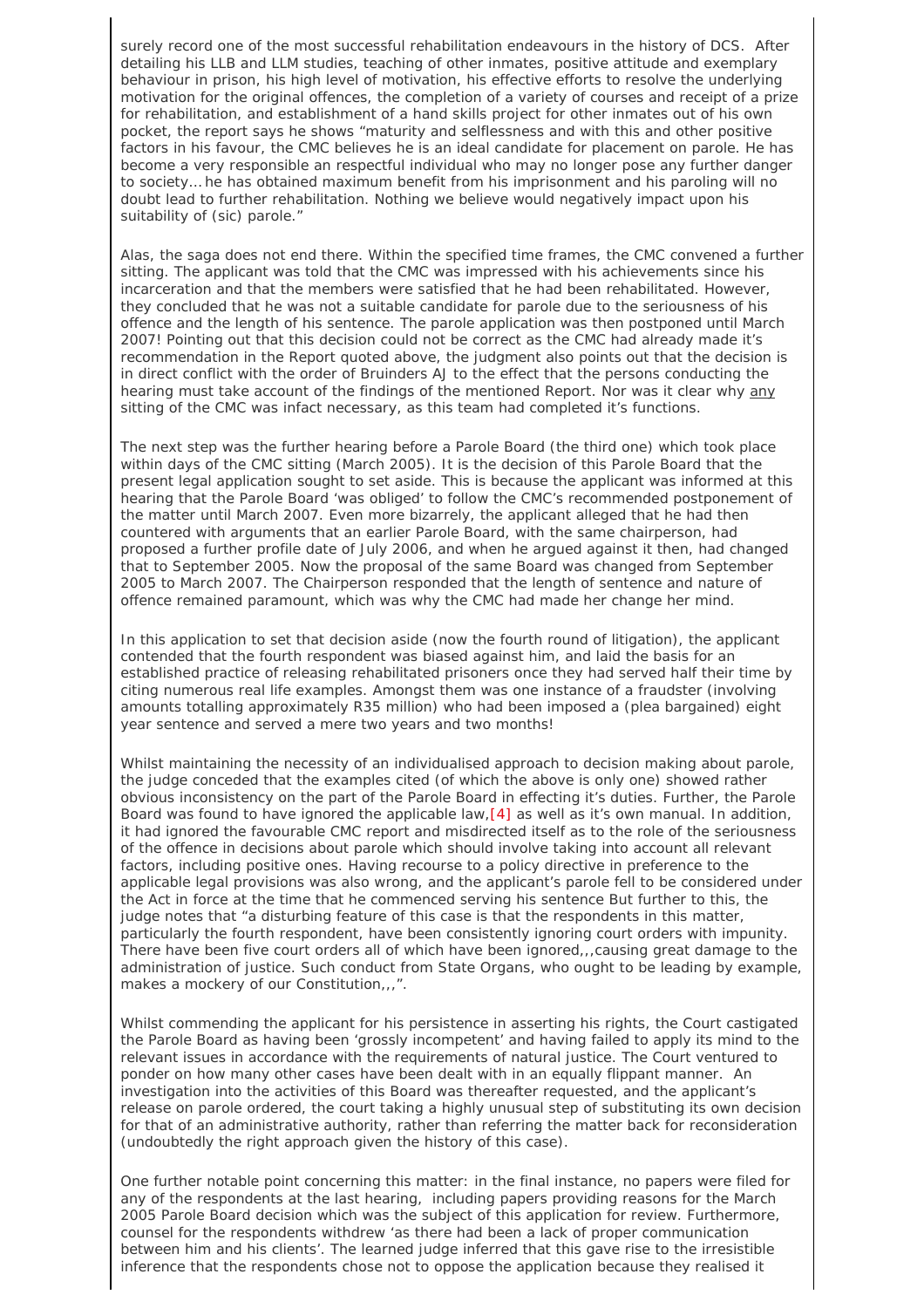would have been insupportable. This turn of events between the Department of Correctional Services and counsel midstream in litigation is not unusual according to De Vos who has previously alluded to the lackadaisical way in which the Department of Correctional Services approacheslitigation against it, failing to file papers and properly brief counsel, or indeed to take heed of court orders against it.[5] This case confirms his findings rather pointedly.

To return to the principal concerns raised by the case. The first question must be what training on administrative justice and the Promotion of Administrative Justice Act (3 of 2000), not to mention the contents of the Manual: Correctional Supervision and Parole Boards dated 17 February 2005, has in fact been given to the new Parole Boards set up under the new Act if they can misconstrue their powers so astonishingly? Further aspects of training should include proper explanations as to the independence of the Parole Boards from DCS command structures (indeed, the whole point of providing for civilian representation on the new Parole Boards), and the importance of adhering to the principle of legality.

Second, there has been growing consternation[6] amongst prisoners sentenced before the coming into effect of Act 111 of 1998 that their parole position would be prejudiced in that Parole Boards would apply new and harsher rules,[7] leading to their serving a longer nonparole period. This fear is not without merit, as is apparent from this case. However, the judgment also clearly directs that the parole provisions of Act 8 of 1959 - and not policy directives of 1998, nor any other subsequent legislation – governs the position of prisoners admitted to serve their sentence before October 2004, the date on which the applicable provisions of the new Correctional Services Act 111 of 1998 came into operation. Further, the credit system previously in place still counts in the calculation of the minimum non-parole period to be served in respect of those prisoners, and will continue to do so for some years to come. This leads inevitably to the further conclusion that Parole Boards will have to be thoroughly informed as the workings of the former as well as the new system, to enable them to function effectively and within the confines of the law.

Third, the judgment confirms the trite but important point that parole is not a 'nice to have' or 'optional extra' to be employed when and if the authorities feel like it. It is in fact 'an integral part of the penal system' (unreported judgment at p 13). Thus, despite the fact that a prisoner has no right to insist on his or her release, the consideration of this possibility in accordance with applicable constitutional and other legal principles is indeed a rightful demand, and one that serves valuable penal objectives in furthering sound prison management, encouraging prisoner involvement in their own rehabilitation and so forth as this case so ably demonstrates).

From this flows a fourth important point: that as a legitimate functional area in the implementation of the administration of justice, the parole system (and the accompanying system of correctional supervision) must be adequately established, implemented and resourced. Muntingh[8] has shown recently that the budget allocation for community corrections as a proportion of overall DCS spending has in fact decreased in real terms, and this gives rise to serious concerns as to the capacity of DCS to effectively implement parole as part of its lawful mandate.

Fifth, it must be noted that the Parole Board concerned is one that serves one of the largest prisons in the country and should by all accounts be convened on more or less a full time basis, seeing numerous prisoners. It is thus astounding that such obvious caprice as the judgment highlights can characterize its decision- making. Whilst Parole Boards should under all circumstances and regardless of the size of the prison population act with absolute professionalism, it follows that the negative impact of poor decision-making is quantitatively larger when high numbers of prisoners are being dealt with. The Parole Board cannot escape from its dual function of ensuring that public safety is maintained by not releasing unrehabilitated persons, whilst at the same time assisting the DCS to manage the prison population more effectively by releasing those prisoners who do not warrant further imprisonment.

Finally, matters have reached a sorry state when a judge has to reprimand an organ of state directly concerned with the criminal justice system for 'causing great damage to the administration of justice'. This is not the first instance of judicial irritation with DCS, and one can but have sympathy with the courts when tallying up the numerous trial hours that had to be devoted to just this one case.

It will be incumbent on official structures, such as the Parliamentary Portfolio Committee on Correctional Services, as well as upon organs of civil society, to ensure that Judge Masipa's request that the activities of this Parole Board be investigated is indeed carried out. After all, the functioning of the parole system is funded from the public purse, and we have a right to exact effective administration.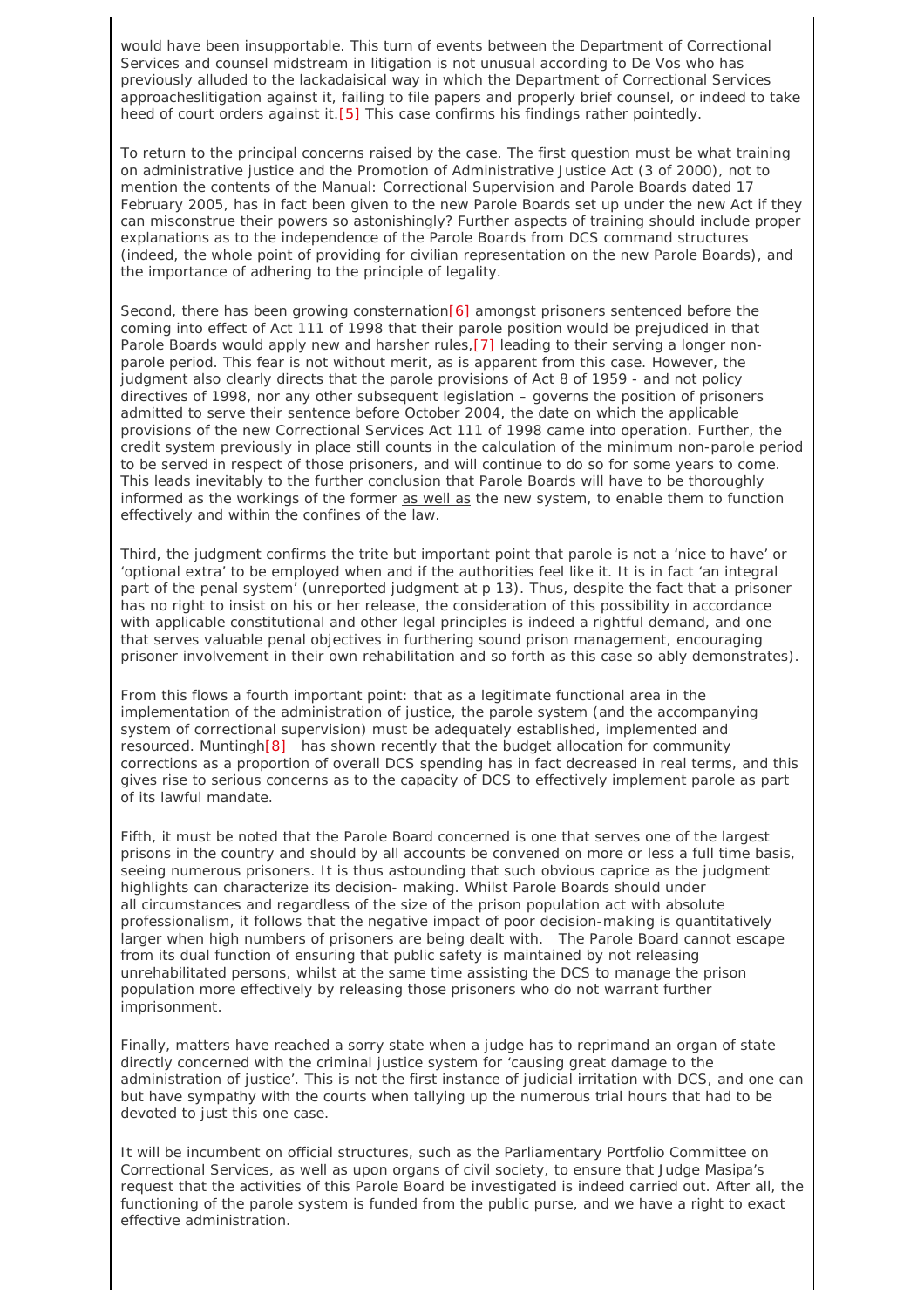## **Victims of crime and the parole boards – a knock at the door or a whisper in the hallway?**

TOP

by Lukas Muntingh

The strength of the victims' rights movement can be measured by numerous legislative and policy changes since 1994 and it was therefore no surprise to see these interests reflected in the legislation regulating the release on parole of offenders. The Judicial Matters Second Amendment Act (55 of 2003), effecting an amendment to S 299A of the Criminal Procedure Act, provides for the right of a complainant to make representation in certain matters relating to the placement on parole, on day parole, or under correctional supervision of an imprisoned offender. A complainant is understood to be the victim of the crime, or the immediate family, in the case of a murder. Not all crimes are covered by this provision and the emphasis is clearly placed on serious crimes such as murder, rape, robbery, sexual assault and kidnapping. On 31 March 2005 the Judicial Matters Second Amendment Act (55 of 2003) came into effect.

The procedure is at face-value fairly uncomplicated. Firstly, the sentencing officer is required, at sentencing, to inform the complainant, if present at the court, that he or she has the right to make representation when the offender is considered for parole, day parole, or correctional supervision, and also to attend any relevant meeting of the parole board. Should the complainant wish to make representation, he or she has the duty to inform the Commissioner of Correctional Services thereof in writing, and to provide the commissioner with his or her contact details (to be updated as necessary). In turn, the Commissioner is required to inform the relevant parole board of the declared intention. The duty then rests on the parole board to inform the complainant when a meeting will take place with regard to the particular offender.

For this procedure to work, two immediate requirements need to be met. Firstly, the sentencing officer must inform the complainant of his or her right to make representation. Secondly, the complainant must be in court to receive this information. The legislation does not deal with the very likely scenario where the complainant is not at court but may wish to make representation if he or she was aware of this right.

The Act also provides in S 299A(4) for the Commissioner of Correctional Services to issue directives regarding the manner and circumstances in which a complainant may exercise this right. Such directives were recently, albeit late, submitted to Parliament and accepted by the Portfolio Committee on Correctional Services.[9] There appear to be a number of points of incongruence between the provisions of S 299A of the Criminal Procedures Act and the *Directives Regarding Complainant Participation in Correctional Supervision and Parole Boards* (the Directives).

The most glaring of these is the shift in responsibility with regard to notification. Whereas in proceedings relating to parole, the Act is clear that the complainant must inform the Commissioner of his/her intention to make representation, as well to provide up to date contact details, with the latter then informing the relevant parole board, the Directives sets out a different procedure. Paragraph 3 of the Directives state that the complainant must ensure that the relevant parole board in whose area the offender is being detained, is informed of both the desire to make representation and to be informed of relevant parole board meetings. In addition to this, the complainant must inform the Chairperson of the Parole Board of the following:

- name of the offender
- **•** offence committed
- case number, the date and name of the court where the offender was convicted
- physical and postal address of the complaint.

It is not clear how a complainant will know where any prisoner is being detained and there is no procedure set out that compels the Commissioner to keep the complainant informed of where an offender is being detained. The question, therefore, is how will the complainant know this? There is no requirement in S 299A of the Criminal Procedure Act where the sentencing officer is instructed to give any information regarding the offender to the complainant.

The Directives also require a level of knowledge from the complainant about the offender's case that is perhaps at the level of engagement that most victims of murder, rape, robbery, sexual assault and kidnapping would prefer to avoid. Again the question is: how would the complainant know all this? Is this a reasonable expectation given the crime concerned? Does this reflect victim sensitivity? By implication it means that if the complainant is not able to furnish all this information and/or directs his or her notification to the wrong parole board, the right to make representation is effectively lost due to administrative concerns. Lack of information in this case can then result in secondary victimisation by a procedure that was presumably developed with the opposite intention.

It is also clear from the Directives that the Commissioner has been removed from the procedure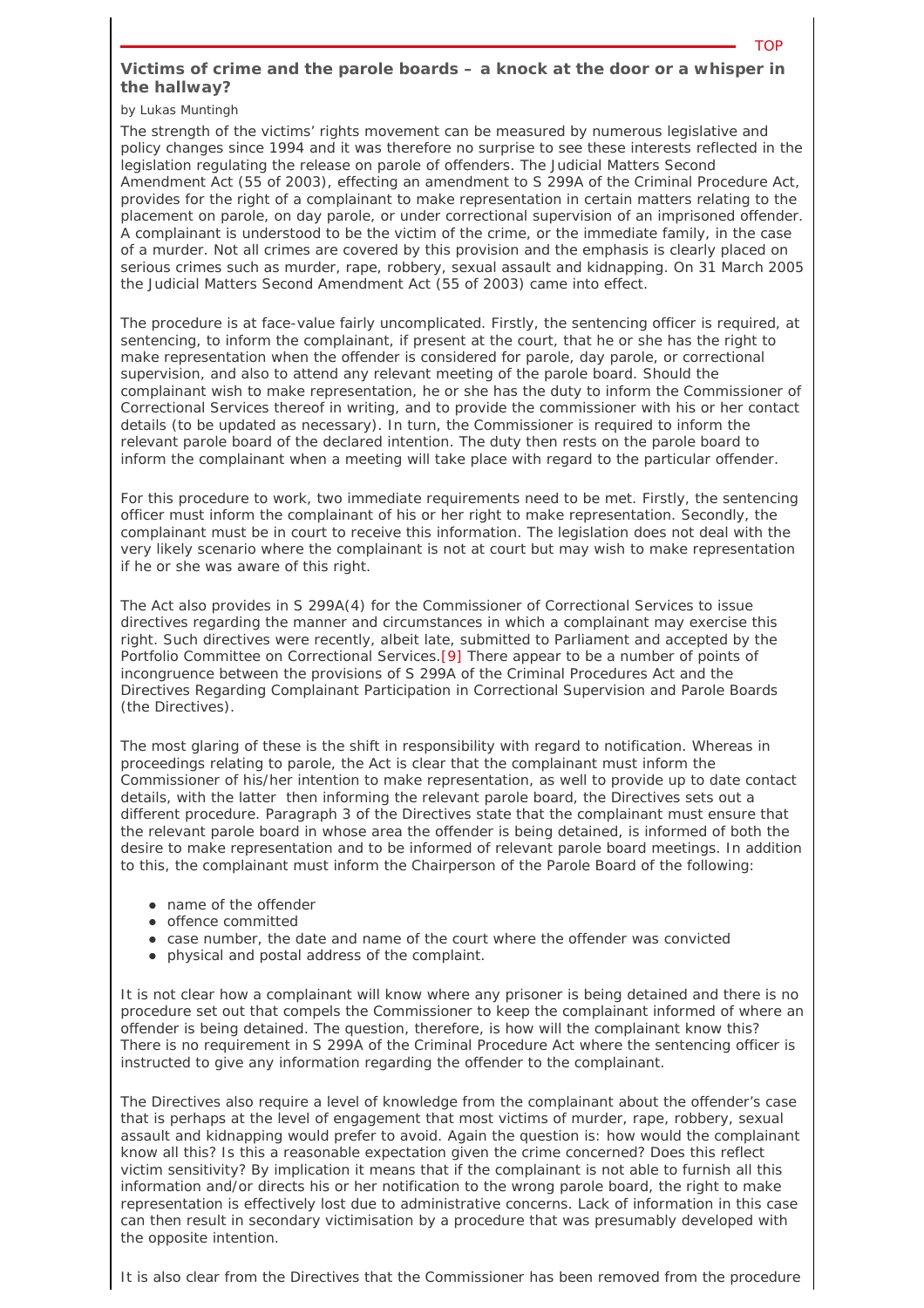and that the responsibility for giving effect to S 299A now rests with the Chairperson of the Parole Board and the complainant.

The analysis above dealt with a particular aspect of the legislation and directives, namely the notification process, and does not provide a full description of the directives. However, given the centrality of this step in the process of victim involvement in parole board decision-making, it is regarded as an important indicator of a victim-sensitive approach. It is concluded that the Directives do not facilitate the objectives of the legislation by making the decisions of parole boards more democratic and enhancing public safety. The net effect will in all likelihood be resentment and exclusion on the part of complainants, despite the intentions of the Victims' Charter.

TOP

| <b>Category</b>                     | Feb-05  | <b>Jul-05</b> |
|-------------------------------------|---------|---------------|
| Functioning prisons                 | 233     | 238           |
| Total prisoners                     | 186823  | 155 662       |
| Sentenced prisoners                 | 135743  | 110 736       |
| Unsentenced prisoners               | 51080   | 44 926        |
| Male prisoners                      | 182652  | 152 557       |
| Female prisoners                    | 4173    | 3 1 0 5       |
| Children in prison                  | 3035    | 2 2 4 5       |
| Sentenced children                  | 1423    | 1 0 0 1       |
| Unsentenced children                | 1612    | 1 2 4 4       |
| Total capacity of prisons           | 113825  | 114 495       |
| Overcrowding %                      | 164     | 135           |
| Most overcrowded                    |         |               |
| Feb '05: Durban Med C               | 387.63% |               |
| Uul '05: Johannesburg Med B         | 382%    |               |
| Least overcrowded                   |         |               |
| Apr '05: Emthonjeni                 | 27.85%  |               |
| Jul '05: Pomeroy                    | 13%     |               |
| Awaiting trial longer than 3 months | 23132   | 22 015        |
| Infants in prison with mothers      | 228     | 123           |

## **SA prison at a glance**

[1] The original sentence was 18 years. He benefited from one 6 months amnesty and a special remission of 3 months of his sentence.

[2] Note that this is even more harsh than the minimum parole period generally provided for under the new Act (111 of 1998), which would have required him to serve two thirds of his sentence.

[3] The second respondent was the Commissioner of Correctional Services, and the third respondent the Head of CMC Leeuwkop Medium C prison.

[4] The provisions of Act 8 of 1959 which provide that an offender may be considered for parole after serving one half of his or her sentence, less credits earned.

[5] De Vos, P (2003) Prisoners' rights litigation in South Africa since 1994 - a critical evaluation, CSPRI Research Paper Series No 3, Accessed from http://www.communitylawcentre.org.za/cspri/publications/Prisonersrightslitigation.pdf

[6] Personal communication by NGO's working in prisons with the author.

[7] The new Act provides for a minimum period of one half to be served before parole may be considered, and in certain instances an even longer minimum period must be served where the prisoner was sentenced in accordance with the minimum sentences legislation (Act 105 of 1997).

[8] Submission by CSPRI to the Portfolio Committee of Correctional Services on the Departmental Budget, 5 April 2005, http://www.pmg.org.za/viewminute.php?id=5734

[9] See minutes of the Portfolio Committee on Correctional Services, 28/10/2005, Accessible at http://www.pmg.org.za/viewminute.php?id=6632